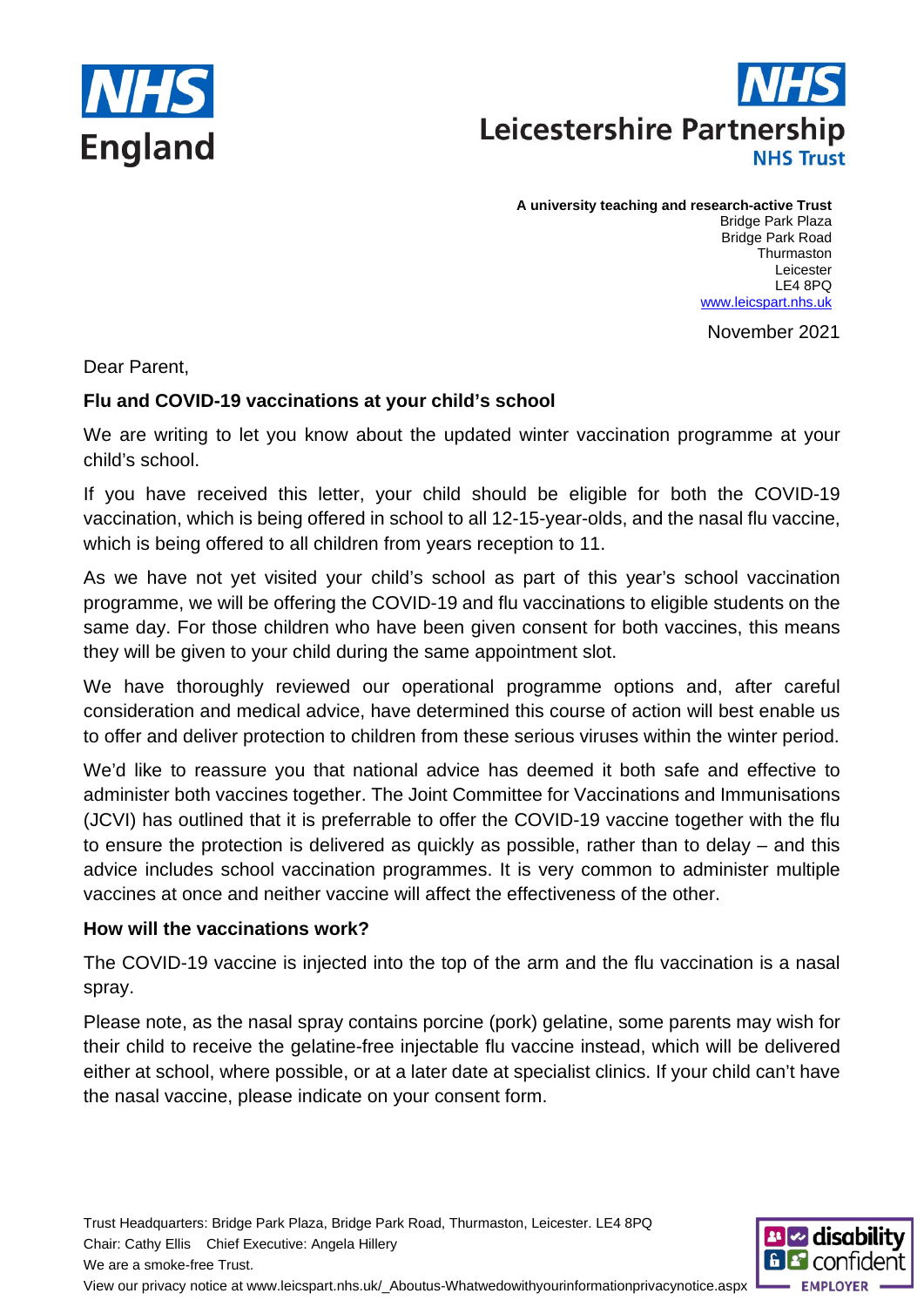## **What are the side effects?**

Like all medicines, vaccines can cause side effects. Most of these are mild and short term, and not everyone gets them. The administration of two vaccines at the same time might make side-effects more likely, but these side-effects are likely to be mild.

Some of the most common side effects of the COVID-19 include:

- having a painful, heavy feeling and tenderness in the arm where you had your injection. This tends to be worst around 1 to 2 days after the vaccination
- feeling tired
- headache
- general aches, or mild fu like symptoms

The side effects of the flu nasal spray are similar and include:

- headache
- muscle aches
- a blocked or runny nose
- reduced appetite
- weakness

Less common side effects include a slightly raised temperature, shivering, tiredness or a nosebleed.

#### **Consent**

You should have already been sent consent letters, with links to provide consent for both flu and COVID-19 by your school.

If you have not yet filled these out, you can still do so.

We will not vaccinate any child who does not have consent. We will only give both vaccines to children who have consent for both the COVID-19 vaccine and flu vaccine. For example, if you have only consented for your child to have the COVID-19 vaccine, we will not give your child the flu and visa versa.

If you have any questions about consent, please contact the school age immunisation team on: [communityimmunisations.service@nhs.net](mailto:communityimmunisations.service@nhs.net)

### **What if my child has already had the COVID-19 or flu vaccine?**

You can now book for your child to have the COVID-19 vaccine at specialist 12-15-year-old clinics at vaccination centres. Check the National Booking Service on the NHS website to view the clinics available.

If you child has already been vaccinated against COVID-19 or flu you do not need to let us know as our records will already be updated.

### **More information about COVID-19**

Recently, Leicestershire Partnership NHS Trust held webinar sessions with a panel of NHS vaccine programme clinicians from the Trust and the Leicestershire and Rutland CCGs and public health professionals from Leicester City and Leicestershire County Councils to help